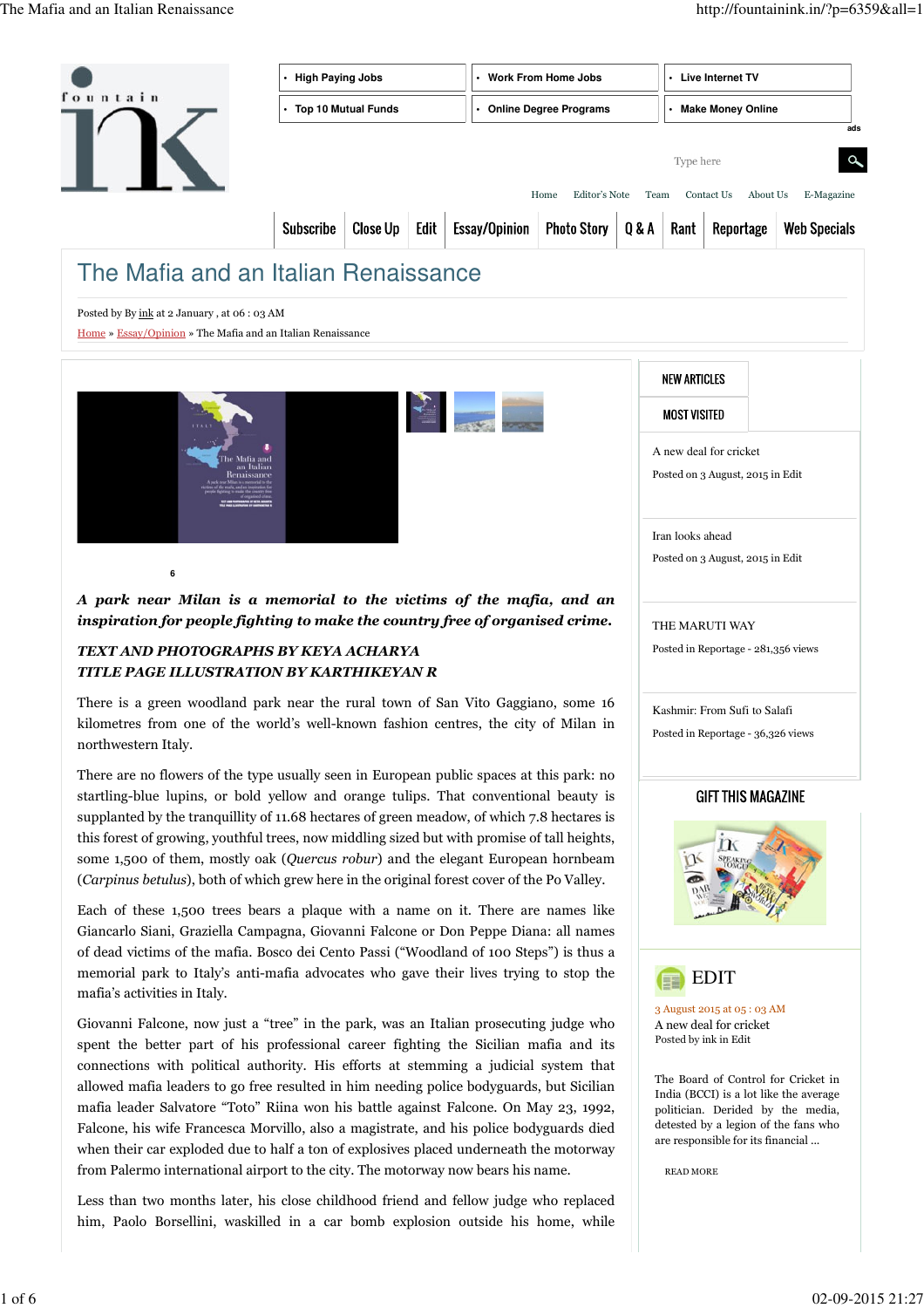Graziella Campagna died for no fault of hers: she came across a compromising document in the pocket of a capo, the Italian word for a mafia affiliate.

Another tree is Giancarlo Siani, an Il Mattino reporter who died at the age of 26 for his work investigating the Camorra clan of the mafia. The park itself is memorialised in the name of yet another young journalist, Giuseppe Peppino Impastato, born into a mafia family in Cinisi in the province of Palermo in Sicily. Peppino became an avowed anti-mafia activist, disowned by his father and involved in revolutionary movements and peasants' struggles. In 1976, he set up Radio Aut where he exposed mafia dealings in Cinisi and Terrasini of local mafia boss Gaetano Badalamenti.

Peppino was kidnapped in 1978 at the age of 25, under orders from Badalamenti, strapped down with explosives onto a railway track at the local station, and blown up. The Impastato home was just 100 steps from the Badalamenti home, hence the "100 steps" in the park.

There are 1,500 stories in that park, stories of violence, vendetta and bloodshed that belies the peace of that green shade. There are many more that have not been written of or memorialised elsewhere.

The mafia's roots in Italy are both cultural and deep. Not necessarily seen only for its<br>criminal activities, the mafia sprang from complex socio-economic roots since criminal activities, the mafia sprang from complex socio-economic roots since ancient times and to grow by offering protection to family, possessions and community in the face of conquering invaders, especially in Sicily.

The word mafiosi is more a cultural term, denoting the acceptance by a people of a quasipolitical system that heavily influences local, social and political life. Those heading this system, were the "bosses".

Social status, power and control over communities and its economic interests grew from this system into one where personal gain, wealth and power took enough hold to stop all those that came in its path, first starting its modern form of criminal activities from Sicily in the 1800s.

Today there are three main sets of mafia organisations with complex sub-branches and family-based clans. The most prominent is the Sicilian mafia, the Cosa Nostra, with about 150 confederate groups located in Palermo and western Sicily while the Ndrangheta, also with 150 confederate groups come from the Calabrian region in the peninsular south as well as in the north. The third, the Camorra, is a complex cartel stemming from the Campania area around Naples, especially in Caserta.

The culture of killing and silencing dissent has pervaded deep into Italy's moral and social fabric. Murdered journalist Peppino Impastato's brother, Giovanni, testified before the Italian Antimafia Commission that local mafia boss Badalamenti was well-liked by the carabinieri (Italian police) as an affable, mild man facing unnecessary "troublemakers" like Impastato.

There are several reports from the Antimafia Commission of the mafia's links to politicians, to the Christian Democratic Party and to former premiers. In October 2014, 89-year-old Italian president Giorgio Napolitano was called by the Antimafia Commission to give testimony of secret deals between the State and the mafia in the 1990s.

The Antimafia Commission was set up after much delay in late 1962, and even then with hardly any cognizable outcome till as late as the early 1990s with Giovanni The Antimafia Commission was set up after much delay in late 1962, and even then Falcone's murder, which roused a weak and submissive administration to toughen up. In 1996, Italy introduced its antimafia law, Rognoni-La Torre, better known in the country as "law number 109/96".

Rognoni-La Torre allows the seizure of immovable properties, such as lands, estates and houses of convicted mafia individuals by the State for the purposes of social and





In the midst of death, the devout kept going 18 July 2015 at 10 : 59 AM Posted by ink in Web Specials



The Godavari festival stampede was wholly avoidable, but a worshipful chief minister and his fawning entourage made the tragedy almost inevitable. BY G B S N P ...

READ MORE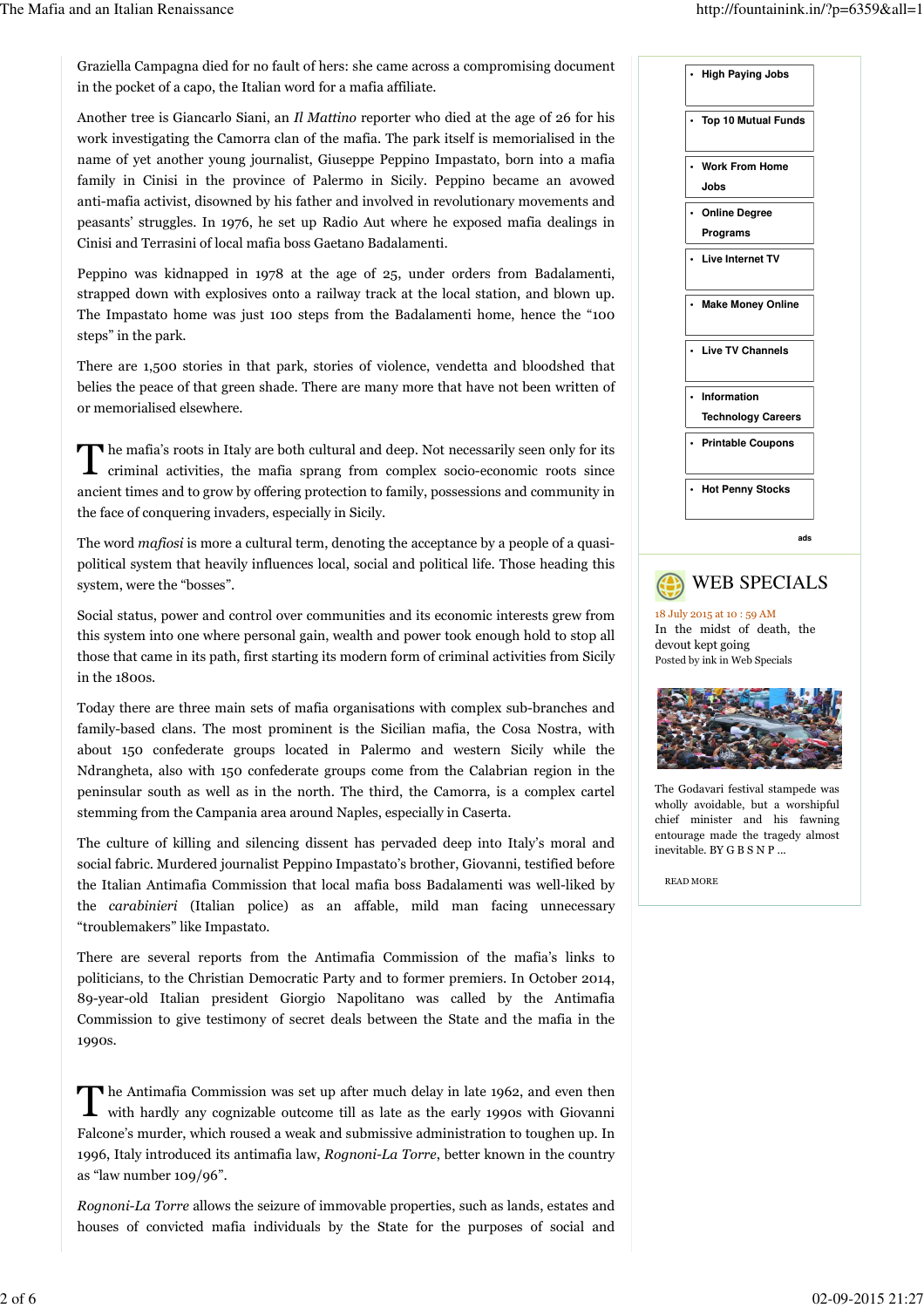community benefits. The concept is not one of confiscation, where an owner's possession is expropriated even if it has been illegally held, but one where these possessions are being "liberated" from mafia power and that control, including some measure of economic power, then handed over to the community. Besides striking at mafia power and control is the symbolic significance of taking away a mafia affiliate's lands, factories, cars, or yachts.

That power seems to have kept even the Roman Catholic Church silent in a country with a deep cultural connection to its faith. In northern Italy, where Bosco dei Cento Passi is situated, no one spoke much about the mafia, leaving it to common thinking that those "gangs" belonged down south.

It was left to Giuseppe Diana—a murdered Roman Catholic priest commonly known as Don Peppe Diana and memorialised in that northern park—to be one of the first to speak out about the Church taking a stand in denouncing the mafia. He was a parish priest and writer from Casal di Principe near Aversa in the Caserta region of southern Italy, the home of the Camorra clan, also called the Casalesi clan.

Don Peppe Diana called the mafia rule a "form of terrorism". In December 1991, he wrote a now-famous letter to his parishioners titled "For the love of my people, I will not keep silent", urging his parishioners to shun the Camorra. The letter called on the Roman Catholic Church to denounce the rule of the mafia and the business practices of the Casalesi clans, describing their activities as "extortion that has left our region with no potential for development; kickbacks of 20 per cent on construction projects; illegal drug trafficking, which has created gangs of marginalised youth and unskilled workers at the beck and call of criminal organisations".

The Camorra is well-known for turning the area from Naples to Caserta in the region into a giant "garbage bin", notwithstanding the azure scenic blue of the Amalfi coastline or the fiery red of a Sorrento sunset. Finding waste disposal an easy front for generating and laundering money because no one in authority paid much attention to this sector, the Camorra began by charging industries from the north for disposing of their toxic wastes which industries found cheaper and easier than the costs of proper disposal.

The Camorra then mixed this with local garbage and dumped it on fields, ponds, sites for housing—literally anywhere. The deadly outcome of cancers and disease caused from these leachates is well-documented, while the Camorra's money is now being pumped as start-up capital for other legal businesses such as wind energy and construction projects.

Diana refused to marry individuals from this camorristi, threatening to stop administering Holy Communion to them. In early 1994, he testified in an investigation of ties linking the Camorra to politicians and businessmen. On March 19, 1994, he was shot in his own church while getting ready for Mass celebrating his patron saint, San Giuseppe.

Diana's influence has now seeped in slowly into the Roman Catholic Church. In 2013, Cardinal Sepe from the Vatican, addressing an international media gathering, called on parish priests to stop administering the sacraments to mafia affiliates and in March 2014, Pope Francis gave a speech urging the mafia to change their ways, donning a garment once owned by Diana.

D iana's more prominent legacy has been to spawn a collective resistance to the mafia in Caserta, home of the Casalesi clan. Enabled by the new law, Rognoni-La Torre, assets belonging to the Camorra have now been turned over to local communities.

The local community, also sharing the same name, Casalesi, and wanting to disown its connotations, began a network of organisations that have banded together to work on the lands: in organic farming, in a restaurant and pizzeria that uses organic produce from these lands; in designing fashionable garments; in growing and producing extra virgin olive oil, organically produced wines and several foods like pastas, dried beans, coffee and chocolates, all beautifully packaged and sold through various outlets. The outfits are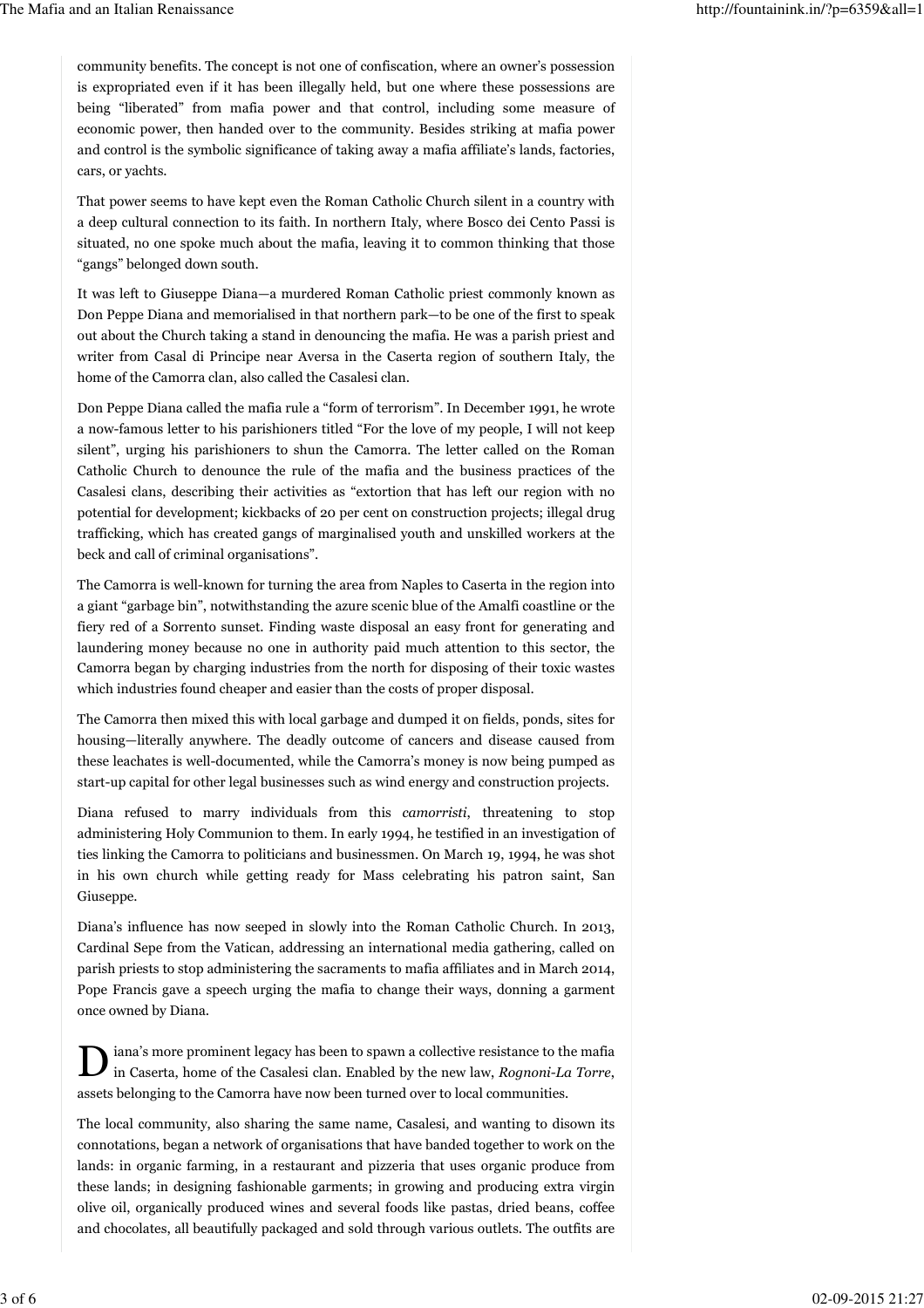all doing well in Italy's growing recognition of healthy foods, or perhaps those untainted by the mafia.

The umbrella group is called Nuova Cooperazione Organizzata (NCO), or new cooperative business, deliberately using the same acronym NCO of the Nuova Camorra Organizzata belonging to the Camorra mafia. It has four main organisations—Agropoli, Eureka, "What Dreams May Come" (or Cooperativa Sociale Al di là dei sogni) and Un Fiore per La Vita or "A Flower for Life", all working on seized mafia lands. There are 40 smaller co-operatives that feed into the NCO network.

All these ex-mafia properties in this southern region are now called "Don Peppe Diana's lands" in memory of the priest that gave local communities the courage to defy the mafia.

NCO promotes not just organic but an ethical supply chain, working with socially disadvantaged people from the community, those affected by the mafia, and people being rehabilitated from drugs or mental issues. The mental concept is one of recovery: from mafia trauma or reclamation of lands poisoned by toxics. A re-birth, if you will.

What Dreams May Come, for instance, is a co-operative managed by technical experts who train mental health rehabilitants for particular job skills, running a placementcum-training centre on the confiscated property of Maiano of Sessa Arunca.

At Castel Volturno, near Casal di Principe, home of the Casalesi mafia clan, a group of African women—pulled out of prostitution—design and tailor fabrics for Italian fashion, set up on the estate of former mafia boss Michele Zazza who turned the town into one of drug dealing, prostitution and general social degradation. The tailoring by immigrant women is in defiance of an infamous massacre of African immigrants by the Casalesi outside an ethnic fashion tailoring shop, in a bid for dominance over African drug dealing gangs.

In Aversa, at the organic-food restaurant Fuori di Zucca—meaning "out of a pumpkin", with connotations of eating wholesome foods directly from farms and run by NCO's A n Aversa, at the organic-food restaurant Fuori di Zucca—meaning "out of a pumpkin", Flower for Life—Valerie Taglione, an agricultural producer associated with the antimafia movement, narrates his personal story of intimidation by the mafia.

Coming from a cultural background of community bonding, he accepted an amiable offer of coffee, back in 2007, from an ordinary-looking man, but realised it was the mafia when he got told over coffee that he would have to employ someone they would send to his office.

That "someone" turned out to be the brother of the local mafia boss. When he ignored them, they came back: "We are like insurance; now it's time for you to pay", sitting for two hours outside his home, and next dumping toxic wastes, the speciality of the Camorra in this region, outside his home.

"When people tell me they are scared of what will happen if they don't comply, I tell them 'look at me, I am still here'", says Valerie.

"For change to happen we need to work in a new way, so we want to show that we can change this country and its society," says Antonio Piscaceria, president of Cleprin, a chemical company that manufactures organic household products such as detergents and deodorants. Cleprin is associated with NCO.

The pioneer of this movement to bring back lands and people, and indeed of law 109/96 itself is another Roman Catholic priest, Luigi Ciotti, from Turin in the north. He founded an organisation called Libera, now spread, like the tributaries of a river, into a network of 1,200 associations, groups and schools, all dealing with recovery—mentally, economically and community-wise—from the mafia. Ciotti began by collecting signatures to push parliament to enact the law, now known as 109/96, to confiscate mafia properties and hand them back for community benefit.

Libera, headquartered with its headquarters in Rome, runs wineries and orange orchards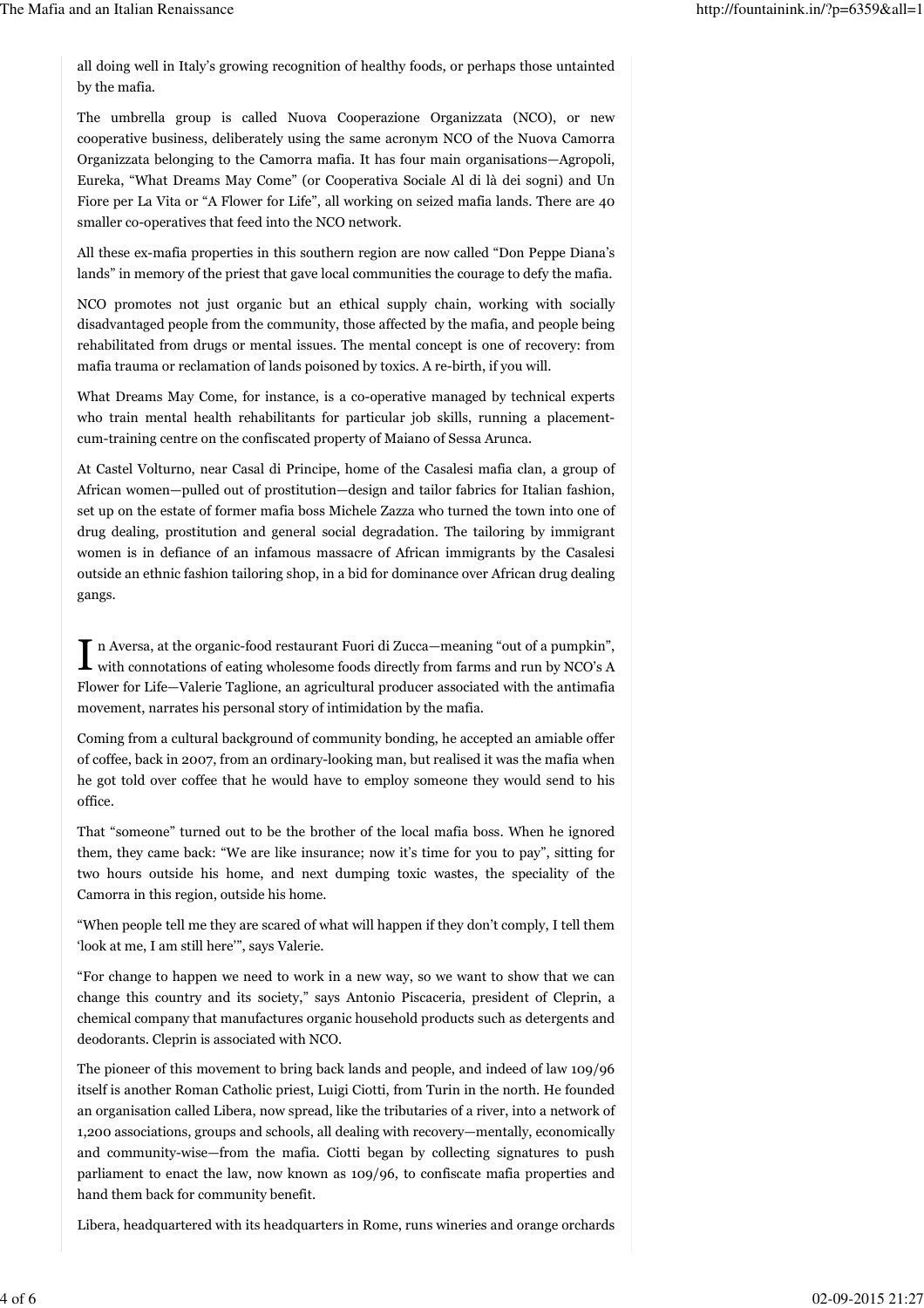in Sicily on confiscated lands from the Corleone clan of the Sicilian Cosa Nostra, indigenous legumes and wheat for pasta on lands from the Neapolitan mafia near Naples, runs a teaching programme for the Italian ministry of Universities and Research, collaborates with sports groups to foster values that fight lawlessness, is involved with various groups in tackling environmental crimes, intellectual property fraud, in illegal human trafficking and in several more areas that go deep into the social psyche of a nation.

In 2011 alone, branded products from Libera Terra, a branch of Libera, grew by 38.6 per cent from 2010, involving nine countries.

Till 2012 in the southern region alone, Libera Terra received and helped set up locally over 7,000 properties (apartments, villas and commercial properties) confiscated from the mafia by law 109/96; rejuvenated over 1,500 hectares of land; signed 18 production agreements with neighbouring farmers on 160 acres of land; and employed over 150 people in enterprise with a sales turnover of over  $\epsilon_5$  million.

Figures on the total quantity of assets seized under law 109/96 vary between different Italian administrative departments, though the National Agency for the Management of Assets Confiscated from Organised Crime, newly set up in 2010, cites a total of 18,625 assets seized till 2013. Of these, 11,238 are immovable properties.

Behind the figures however, are stories of spirit and courage, earthily rooted to the soil and sprouting a renaissance of resistance to the mafia in Italy, pushed forward in the memory of those who have died in Italy's tortuous path to tackle its mafia.

The stories might seem a distant reality to those elsewhere, but organised crime is not the domain of Italy alone, though its grim but indomitable path to contain it might be a guide for others to follow.

(Keya Acharya is an independent journalist and researcher with nearly 25 years of experience in writing on environment and development issues. She is president of the Forum of Environmental Journalists in India.)

## **View as Multi Page**

« Previous Next » Next » And the set of the set of the set of the set of the set of the set of the set of the set of the set of the set of the set of the set of the set of the set of the set of the set of the set of the se

## **Related Posts**



3 August at 05 : 55 AM The delicate matter of the shameez



3 August at 05 : 55 AM Aarushi: another attempt at gloss



4 July at 06 : 13 AM Understanding child sexuality